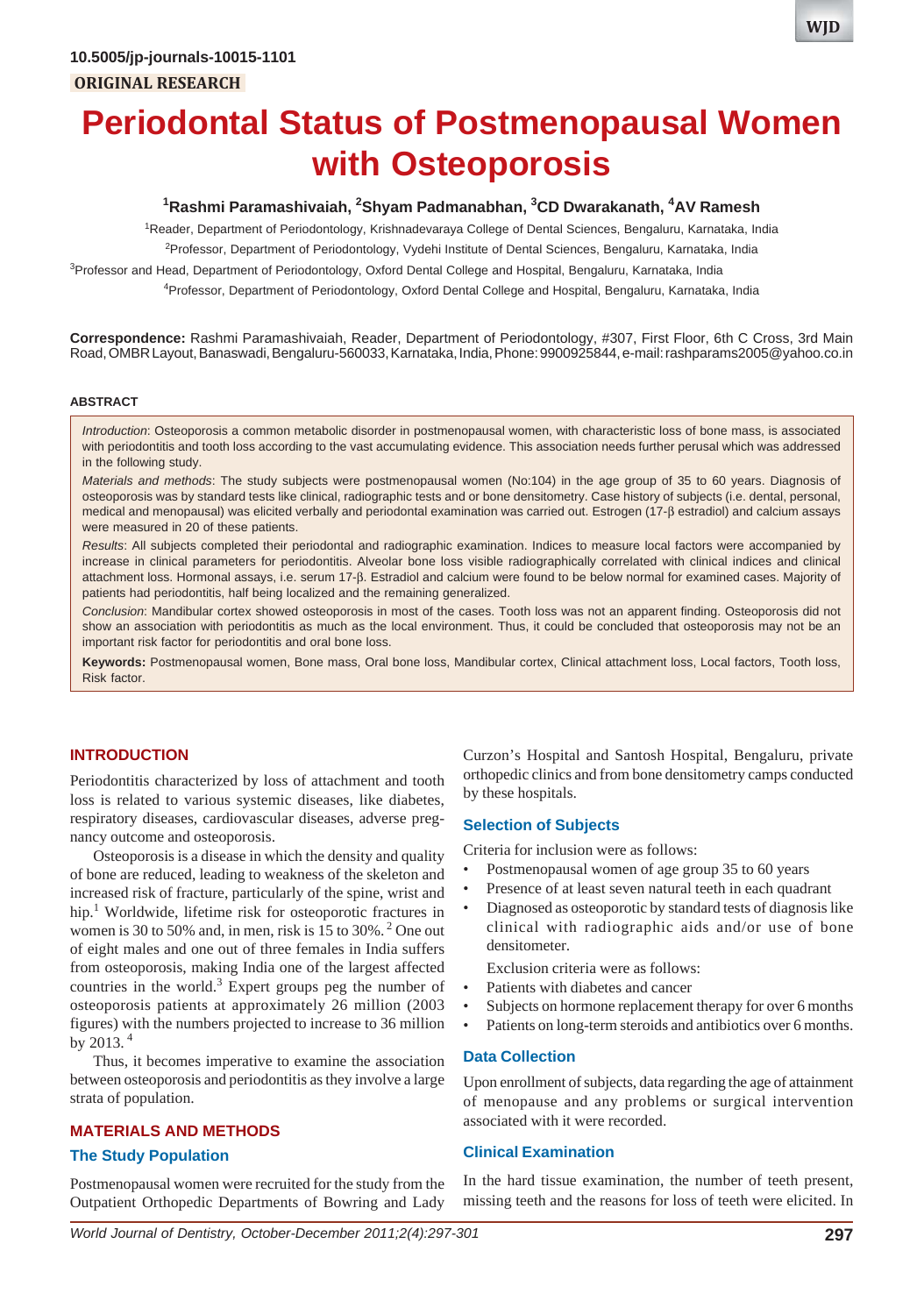soft tissue examination, the gingiva was assessed for signs of clinical inflammation.

Debris component of oral hygiene index (Green and Vermillion),<sup>5</sup> calculus index (NIDR),<sup>6</sup> gingival index (Loe and Silness)<sup>7</sup> and bleeding index (Dichotomous)<sup>7</sup> was recorded.

## **Periodontal Status**

Parameters such as probing pocket depth, clinical attachment loss, mobility, furcation and pathologic tooth migration were recorded. The periodontal pocket and the clinical attachment were recorded using a William's periodontal probe; furcation was assessed using a Naber's probe.

## **Osteoporosis Diagnosis**

All 30 of the cases were diagnosed by orthopedecian using clinical examination and radiographic aids. Clinical signs included backache, fracture of the fore arm (Colle's fracture) and fracture on routine activities. Radiographs of the lumbar spine both anteroposterior, lateral and additional radiographs of the fractured sites were obtained.

The remaining 74 of the cases were diagnosed by bone densitometer (Heel Densitometer, Wipro-GE) which measures the density based on ultrasound principle by placing the heel of the foot or pedal region of the patient and comparing the density against the standard bone density of a white German female.

It consists of stiffness index with a T-score and Z-score.

- A T-score is as follows:
- $0$  to  $-1$  is normal
- $-1$  to  $-2.5$  is osteopenia
- –2.5 and below is osteoporosis.

## **Serum Estrogen and Calcium Assays**

Twenty cases with a T-score below –2.5 were investigated for the estrogen and calcium values.

# **Radiographic Data**

Panoramic radiographs were obtained for all the 104 participants.

Mandibular cortex was examined distally from the mental foramen by oral radiologist and classified into three groups by method of Klemetti<sup>8</sup> as follows:

- C1—normal cortex with even endosteal margin on both the sides
- C2—moderately eroded cortex with endosteal margin showing semilunar defects (lacunar resorption) or endosteal cortical residues (1 to 3 layers) on one or both the sides
- C3—severely eroded cortex with heavy endosteal cortical residues and clearly porous.

The alveolar resorption index was measured by a method described by Wical and Swope.<sup>9</sup> The measurements were made unilaterally depending on the presence of teeth.

The inferior edge of the mental foramen was traced and a line parallel to the long axis of the mandible and tangential to the inferior border of the mandible was drawn. A line perpendicular to this tangent, intersecting the inferior border of the mental foramen, was constructed.

The following measurements were made along this line using a digital vernier calipers: From the lower border of the mandible to the top of the alveolar crest (mandibular height). The distance from the lower border of the mandible to the inferior edge of the mental foramen (basal height).

Alveolar resorption index = Mandibular height/basal height.

# **Statistical Methods<sup>10,11</sup>**

Chi-square and Fisher's exact test were used to find the significance association of 17-β estradiol with mandibular cortex. Student's t-test (two tailed, independent) was used to find the significance of study parameters between the classes of mandibular cortex. Pearson's correlation coefficient was used to find the relationship of alveolaor resorption index (ARI) with study parameters. Analysis of variance was used to find the association of 17-β estradiol with ARI.

# **RESULTS**

## **Recruitment**

Over 150 postmenopausal women were interviewed and briefed about this study, but only 104 patients complied to be included in the study for all the examinations.

## **Osteoporosis Parameters**

## *General Demography*

The mean age of the participants ranged was  $51.99 \pm 6.83$  years. But 36.5% of patients were in the age group of 56 to 60 years.

## *Medical Status*

Hypertension was found in a fraction of the population and most of these women were on medication.

## *Age of Attainment of Menopause*

The mean age of attainment of menopause was  $46.47 \pm 4.45$ years. A total of 46.2% of patients were between 46 and 50 years of age.

# **PERIODONTAL PARAMETERS**

## **Debris Index**

The mean debris index score of the participants for the Ramfjord teeth was  $1.19 \pm 0.44$ . Debris index strongly correlated with mandibular cortex C2 and alveolar resorption index. A positive correlation was found of debris index and mean clinical attachment loss.

## **Calculus Index**

The calculus index score of the participants was  $1.21 \pm 0.38$ . Calculus index correlated with the mandibular cortex C2. Calculus index positively correlated with alveolar resorption index and mean clinical attachment loss.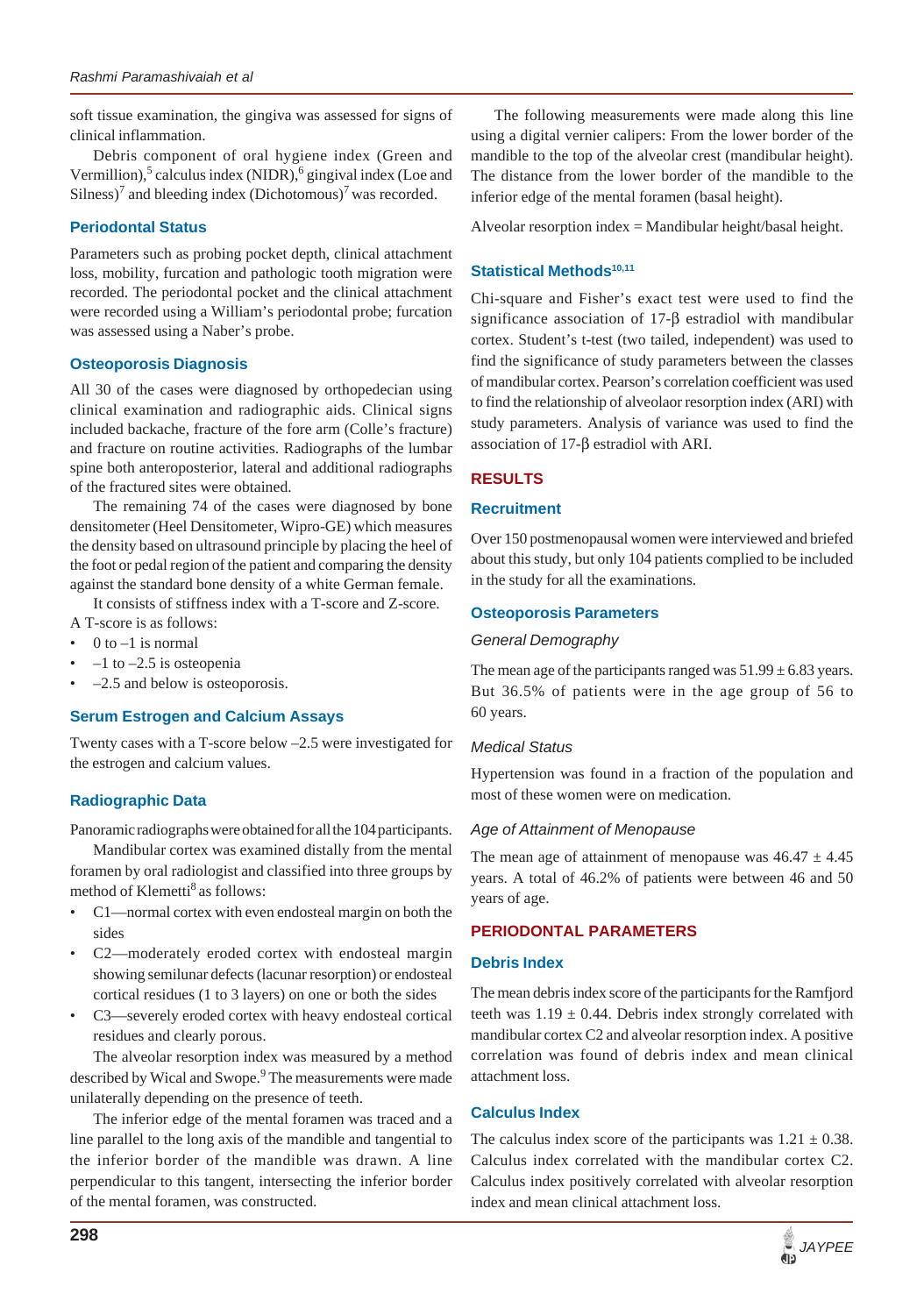## **Gingival Index**

The mean gingival index score was  $0.86 \pm 0.34$ . Gingival index strongly correlated with mandibular cortex C2. There was a strong positive correlation of gingival index with mean clinical loss of attachment.

## **Number of Teeth Present**

A total of 38.3% of the patients had 26 to 30 teeth remaining, with only 4.7% of the cases having up to 15 teeth remaining. A total of 19.6% of the participants had more than 30 remaining teeth of the dentition (Table 1).

## **Reasons for Loss of Teeth**

A total of 35.6% of the patients had lost teeth due to caries and 14.45% of the patients had lost teeth due to periodontitis. About 25.9% of the cases had combined history of caries and periodontitis for loss of teeth. A total of 23.1% of the study population had no tooth loss.

# **Probing Depth**

The mean probing depth for the 104 cases was  $3.94 \pm 1.06$  mm. There was no correlation of probing depth with alveolar resorption index.

## **Clinical Attachment Loss**

The mean clinical attachment loss was  $5.85 \pm 1.03$  mm. There was a strong positive correlation of mean clinical attachment loss with mandibular cortex C2. There was a negative correlation of mean clinical attachment loss with alveolar resorption index (Fig. 1). There was a strong positive correlation of mean clinical attachment loss with debris index, calculus index and gingival index.



**Fig. 1:** Scatter plot of mean clinical attachment levels and alveolar resorption index

# **RADIOGRAPHIC MEASUREMENTS**

#### **Mandibular Cortex**

Mandibular cortex was only in the category of C1 (49.1%) and C2 (50.9%) with none of the cases presenting in the C3 category. The mandibular cortex C2 was strongly correlated with age, debris index, gingival index and mean clinical attachment loss.

## **Alveolar Resorption Index**

The alveolar resorption index was between 2.1 and 2.5 mm for 55.8% of the cases and mean alveolar resorption index being  $2.49 \pm 0.36$  mm (Table 2). There was no correlation of alveolar resorption index with mandibular cortex. Alveolar resorption index was strongly correlated with debris index and calculus index and moderately correlated with gingival index. There was a negative correlation of alveolar resorption index with mean clinical attachment loss (Fig. 1). There was a positive correlation of alveolar resorption index with 17-β estradiol levels (Table 3).

## **BIOCHEMICAL TESTS**

## **Serum Calcium Levels**

More than 95% of the 20 subjects had serum calcium levels <8.5 mg/dl. The remaining 5% of cases had serum calcium levels  $>8.5$  mg/dl.

| <b>Table 1: Number of teeth present</b> |                              |      |  |  |  |  |
|-----------------------------------------|------------------------------|------|--|--|--|--|
| Number of teeth<br>present              | <b>Number</b><br>$(n = 104)$ | $\%$ |  |  |  |  |
| Up to $15$                              | 5                            | 4.7  |  |  |  |  |
| $16 - 20$                               | 14                           | 13.1 |  |  |  |  |
| $21 - 25$                               | 23                           | 21.5 |  |  |  |  |
| 26-30                                   | 41                           | 38.3 |  |  |  |  |
| $>30$                                   | 21                           | 19.6 |  |  |  |  |

| <b>Table 2:</b> Alveolar resorption index (ARI) mm        |                      |      |  |  |  |
|-----------------------------------------------------------|----------------------|------|--|--|--|
| Alveolar resorption<br><sub>I</sub> index (ĀRI) <u>mm</u> | Number ( $n = 104$ ) | $\%$ |  |  |  |
| 2.0                                                       | 5                    | 4.8  |  |  |  |
| $2.1 - 2.50$                                              | 58                   | 55.8 |  |  |  |
| 2.51-3.00                                                 | 34                   | 32.7 |  |  |  |
| >3.00                                                     | 7                    | 6.7  |  |  |  |
| Mean $\pm$ SD                                             | $2.49 \pm 0.36$      |      |  |  |  |

**Table 3:** Association of 17-β estradiol with alveolar resorption index

| $17 - \beta$ estradiol pg/ml | Number of cases | ARI                              |
|------------------------------|-----------------|----------------------------------|
|                              |                 |                                  |
|                              |                 |                                  |
|                              |                 |                                  |
|                              |                 |                                  |
| $11 - 50$                    | 5               | $2.38 \pm 0.28$                  |
| $>50$                        | $\mathcal{P}$   | $2.84 \pm 0.33$                  |
| Significance                 | $p = 0.347$     |                                  |
| Up to $10$                   | 13              | mean $\pm$ SD<br>$2.37 \pm 0.19$ |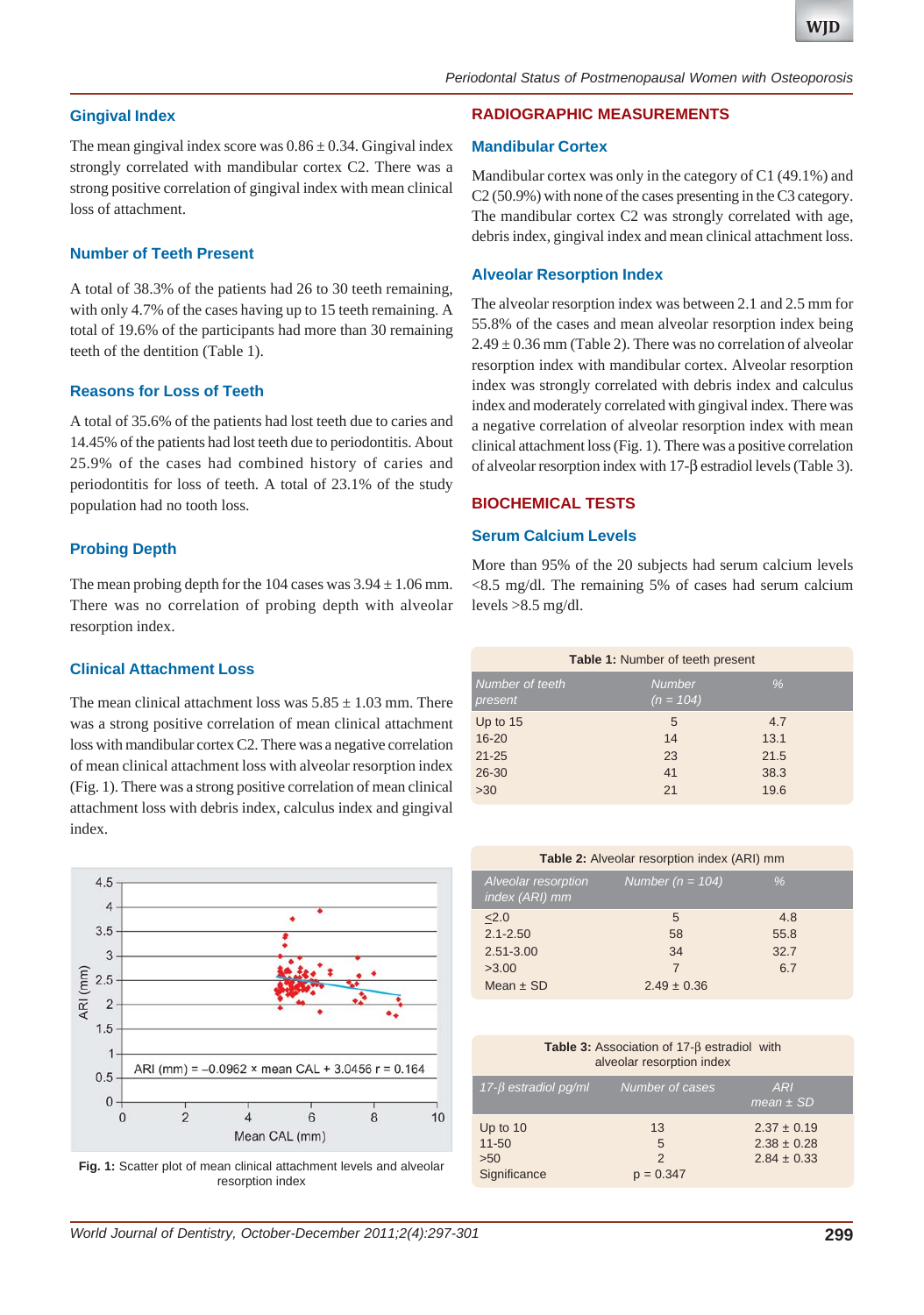#### **Serum 17-**β **Estradiol Levels**

Out of the 20 cases assessed, 65% of the cases had serum 17-β estradiol levels of up to 10 pg/ml, 25% between 11 and 50 pg/ml and the remaining 10% had  $>$  50 pg/ml. There was a moderate positive correlation of 17-β estradiol levels with alveolar resorption index (Table 3). Reduced 17-β estradiol levels were significantly associated with mandibular cortex C2 (Table 4).

#### **Diagnosis**

A total of 49% of the cases were diagnosed as chronic generalized gingivitis with localized periodontitis, 48.1% of the cases being chronic generalized periodontitis and the remaining 2.9% were chronic generalized gingivitis. Increased incidence of periodontitis both localized and generalized may be associated with reduced levels of 17-β estradiol levels.

## **DISCUSSION**

Osteoporosis and periodontal disease have common risk factors, and both diseases begin to show their effects mainly after the age of 35 years. Considering that periodontal examinations along with radiographic examination are carried out routinely, if any oral signs of osteoporosis can be elicited during these examinations they would prove to be useful for further diagnostic testing.

The study population was homogenous with respect to age, race and socioeconomic status.

The results of the study demonstrated that while periodontitis was prevalent in all but three subjects examined, it was mild to moderate in most of the subjects. Whereas 19.6% of subjects had all their teeth remaining, 38.3% of the subjects had more than 25 teeth remaining in the dentition and only 4.7% had less than 15 teeth. This shows that osteoporosis *per se* is not a major cause for tooth loss, it was either due to dental caries or periodontitis.

An important finding in the present study was the strong correlation between the local factors and that of the clinical attachment loss and alveolar bone loss. Further, the clinical attachment loss values were strongly associated with alveolar resorption index as well. These findings demonstrated that periodontal status is more determined by local environment than the systemic bone density. These findings are in confirmation with that of study by Elders et al,<sup>12</sup> Hildebolt et al<sup>13</sup> and Tezal et al. $^{14}$ 

**Table 4:** Association of 17-β estradiol with mandibular cortex

| Up to 10 ( $n = 13$ )<br>4(20.0)<br>9(45.0)<br>11-50 ( $n = 5$ )<br>5(25.0)<br>2(10.0)<br>$>50 (n = 2)$ | 17- $β$ estradiol pg/ml<br>$(n = 20)$ |  | Mandibular cortex<br>C <sub>1</sub><br>C <sub>2</sub> |  |
|---------------------------------------------------------------------------------------------------------|---------------------------------------|--|-------------------------------------------------------|--|
| Inference<br>Lower estrogen levels associated with<br>the C2 mandibular cortex with<br>$p = 0.005**$    |                                       |  |                                                       |  |

In the study by Elders et al, Caucasian women between the age group of 46 and 55 years were examined for the relation between systemic bone mass and periodontitis similar to the present study, but the oral bone loss was measured using bitewing radiographs in the molar-premolar junction. The age and number of years since menopause, did not seem to have a bearing on the number of missing teeth, mean probing depth or the occurrence of bleeding on probing which was the case in the present study. Even the correlation between the alveolar bone loss and bone mineral density could not be observed.<sup>12</sup>

The association between bone mineral density and periodontitis was studied in older patients where in addition to periodontitis, smoking history, body mass index, missing teeth and dietary calcium were recorded. Bone mineral density (BMD) was measured with dual energy X-ray absorbsiometry (DEXA) and periodontal parameters were measured with advanced diagnostic aids.<sup>13</sup> Here, there was no correlation between systemic bone mineral density and clinical attachment loss similar to the present study.

According to the study by Tezal et al, BMD was found to be related to interproximal alveolar bone loss which was determined using intraoral-periapical and bite-wing radiographs. But clinical attachment loss was found to have no relation with the systemic bone similar to the present study. In contrast to the present study, there was significant correlation between skeletal BMD and interproximal alveolar bone loss.<sup>14</sup>

A large sample of osteoporotic subjects belonging to diverse racial background were studied by Persson et al for assessing the relation between BMD and oral bone loss. The results of the study demonstrated that osteoporosis and periodontitis were strongly associated unlike the present study. But this study used only radiographic assessment of periodontitis without clinical parameters, which may have led to these results.<sup>15</sup>

Studies by national health and nutrition survey have shown that maintaining calcium levels at old age by increased dietary intake, has a beneficial role in preventing periodontitis.<sup>16</sup> Keeping these data in view levels of serum calcium were estimated in every fifth patient in the present study. Around 95% of the subjects had calcium levels ranging between 7.32 and 8.58 mg/dl. Although these levels were marginally less than normal level of 8.5 mg/dl no conclusive correlation could be drawn between the serum calcium levels and periodontal status.

Similarly, serum 17-β estradiol levels have been correlated with alveolar crestal height by Hildebolt et al,<sup>17</sup> where they have observed a strong correlation between the two. The normal levels of serum 17-β estradiol, in postmenopausal females, are usually between 30 and 40 pg/ml.<sup>18</sup> It is significant that 18 of the 20 cases examined for this substance had levels lower than 30 pg/ml who might have required hormone replacement therapy. However, the periodontal status did not greatly vary in these patients, although statistically there was more attachment loss as well as bone loss in these patients. The poor size of the sample could perhaps explain this discrepancy.

The present study had a main limitation of lack of more sophisticated diagnostic aids like DEXA or subtraction